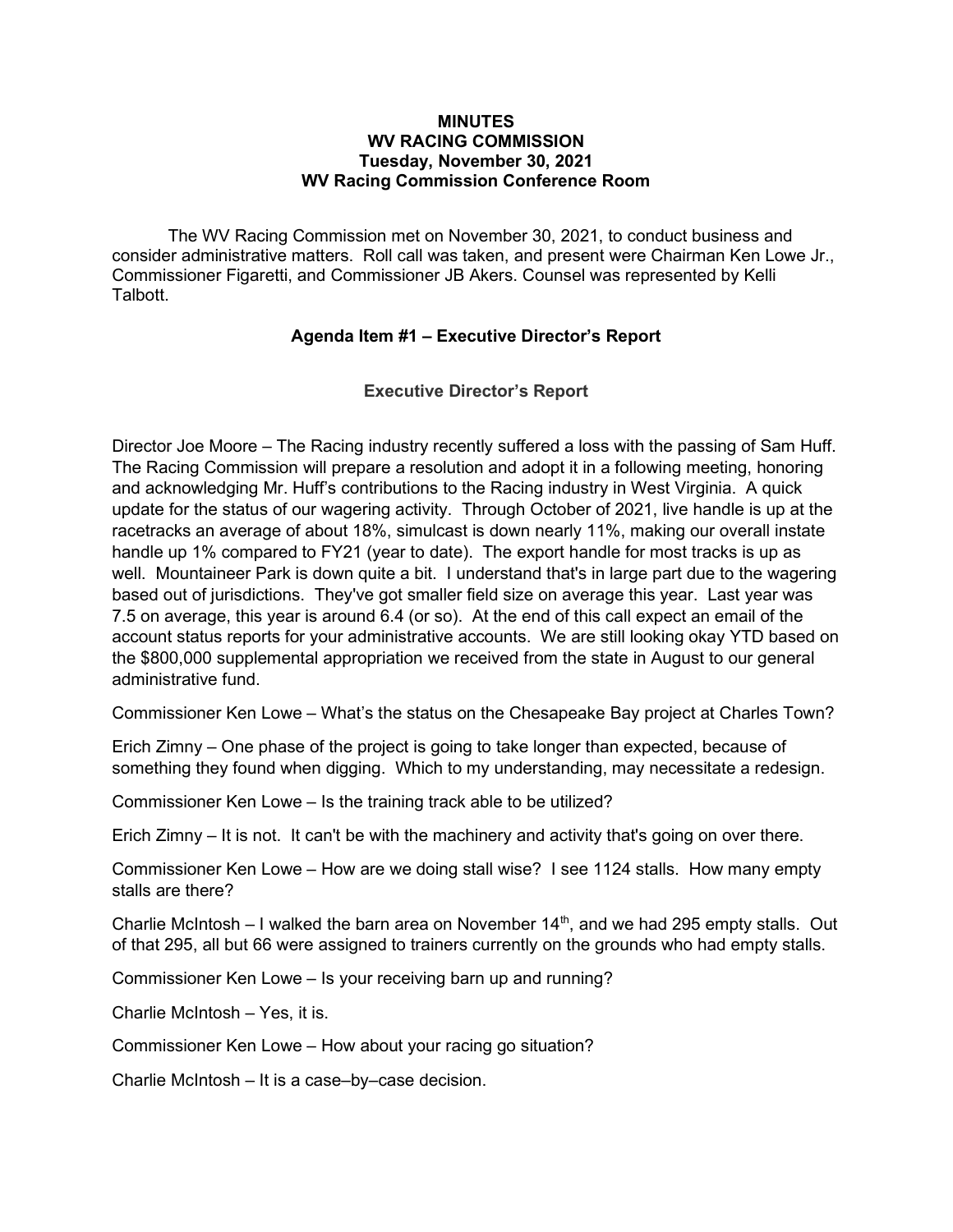Commissioner Ken Lowe – How are we doing at Wheeling as far as the track service goes, preparing for the winter or otherwise?

Kim Florence – We do not have any concerns or problems with the track conditions.

Commissioner Ken Lowe – How many dogs do you have on site?

Kim Florence – Wheeling has 13 active kennels with just over 800 active dogs.

Commissioner Ken Lowe – Do you know about the other track?

Kim Florence – From what I recall, they (Mardi Gras) have 11 kennels, and are running about 500 to 600 active dogs.

Commissioner Figaretti – Is that full capacity?

Kim Florence – They are allowed 85 dogs per kennel at Wheeling, and it's slightly under that for Mardi Gras at 72. The kennels that we have contracted with us (at both properties) are full and open.

## Agenda Item #3 – Legal Update

Kelli Talbott – The federal legislation (Horse Racing Integrity and Safety Act) that passed through Congress late last year, is going to substantially change how thoroughbred racing is regulated in West Virginia. The HISA board has informally circulated two sets of rules related to racetrack safety issues, and another set related to medication. It's been circulated throughout the industry informally for people to make informal comments (before such time as these must be officially filed with the Federal Trade Commission). We've seen those drafts, although it's kind of a rolling thing. We were given a draft and told that there is going to be another one soon, or that there's going to be changes. I don't think it's hard to see, in looking at the rules, that there's going to be a substantial cost component in order to implement them. To date HISA hasn't (at least to my knowledge) shared any information with the states about how much each state is going to be expected to contribute. That's something we need to keep our eye on. If some of these draft rules and components get put into place, regarding medications and thoroughbreds, the state would no longer be adjudicating medication violations. This would be done by USADA, through an administrative hearing process, that would be separate from the state racing commissions.

Commissioner Ken Lowe – They were suggesting that split tests can be done, but they will be done by the same laboratory that did the original test. Too me that makes zero sense. I've repeatedly said, "I am opposed to doing away with Lasix". We can't afford this in my opinion.

Kelli Talbott – There is a federal statute that will allow a state to continue using Lasix (for an undetermined amount of time).

## Agenda Item #3 – AmWest Requests 2022 ADW Renewal

Director Joe Moore – AmWest has submitted their renewal application. The information in their application has not changed since their initial approval back in August of 2020. They have been current on ACH payments for their monthly activity. I would recommend at this time that the Commission approve AmWest for their 2022 ADW license in West Virginia.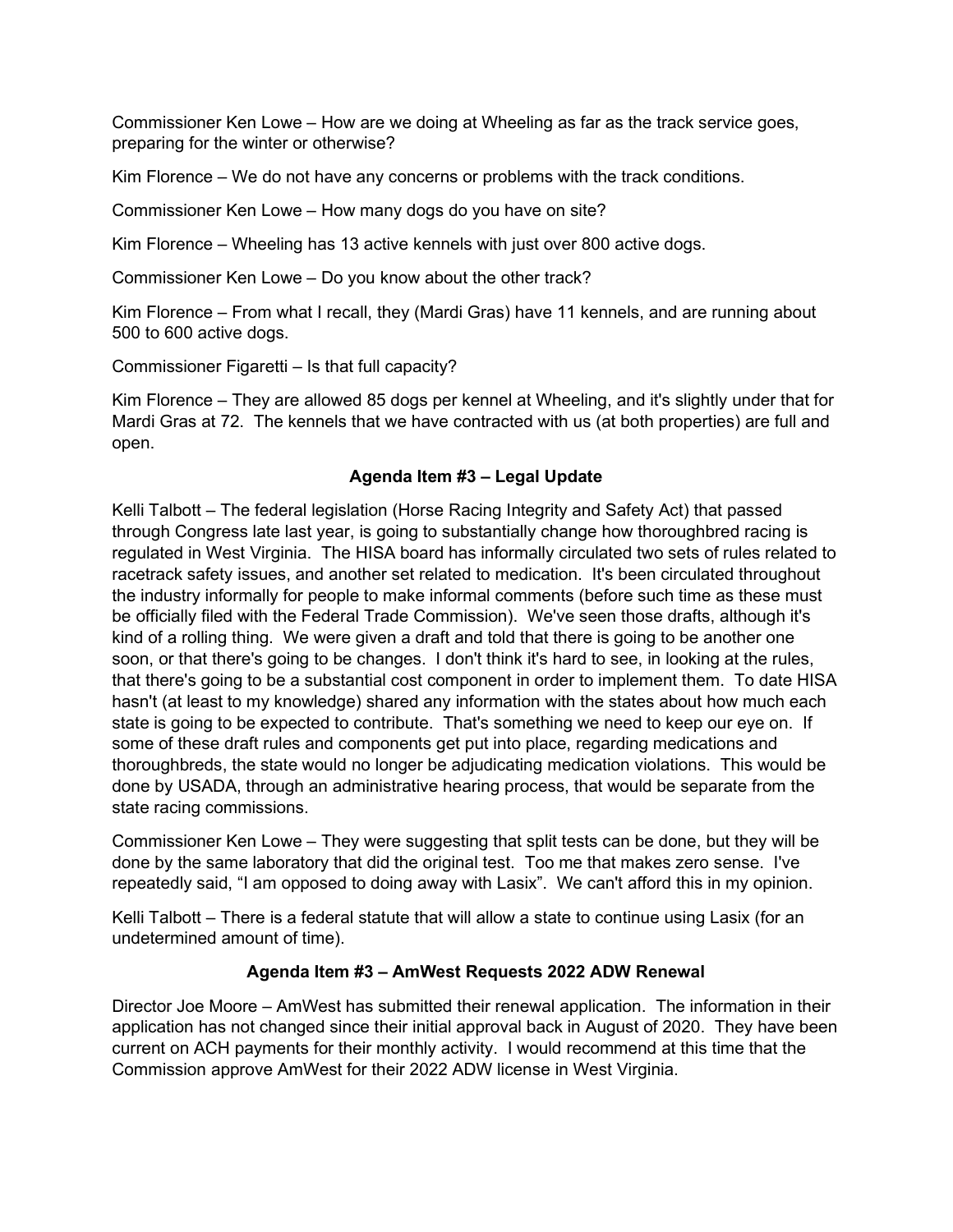Motion to approve request made by Commissioner JB Akers, seconded by Commissioner Figaretti. Motion passes.

## Agenda Item #4 – WatchandWager Requests 2022 ADW Renewal

Director Joe Moore – Much like AmWest, the information contained in their renewal has not changed since their initial application and approval. They are current on ACH payments for their monthly activity, and I would recommend that the Commission approve their request.

Motion to approve request made by Commissioner JB Akers, seconded by Commissioner Figaretti. Motion passes.

# Agenda Item #5 – WI Requests New Year's Eve Post Time Change

Director Joe Moore – Wheeling Island is requesting permission of the Commission to change their December 31st, 2021, New Year's Eve post time from 5:00 PM, back to the original New Year's Eve activities. Unless there are any questions, I would recommend that the Commission approve that request.

Motion to approve request made by Commissioner JB Akers, seconded by Commissioner Figaretti. Motion passes.

## Agenda Item #6 – WI Requests permission to operate casino on Christmas Day without Simulcast Signal

Director Joe Moore – Wheeling Island is requesting permission to operate the casino on Christmas Day with no simulcast signal. This has come up the past few years, as you're aware our statute requires that there be some form of racing at the facility for the casino to operate. I know it was an issue last year, may have been an issue the year before that, where the track is not running and there has been no signal to simulcast at their facilities. Wheeling Island is requesting that the Commission approve, for Christmas Day, that they be able to operate the casino without any simulcast signal made available.

Motion to approve request made by Commissioner JB Akers, seconded by Commissioner Figaretti. Motion passes.

# Agenda Item #7 – WI Requests approval of 2022 Import/Export sites

Director Joe Moore – I've submitted these to you for your review. They are (in large part) the sites that they have submitted in previous years. Unless there is any discussion, I would recommend them for approval.

Motion to approve request made by Commissioner JB Akers, seconded by Commissioner Figaretti. Motion passes.

## Agenda Item #8 – WI Request approval of 2022 Live Race Calendar – 261 Days

Director Joe Moore – The calendar submitted contains 261 live race days. They will continue to be dark on Monday and Tuesday. They will race Wednesday through Sunday, with a proposed schedule of 15 to 20 races. That brings up the conversation that we've recently had where Wheeling Island reduced their number of races to 215. The Commission approved this same schedule last year, giving them that ability to fluctuate between 15 and 20 races. They're